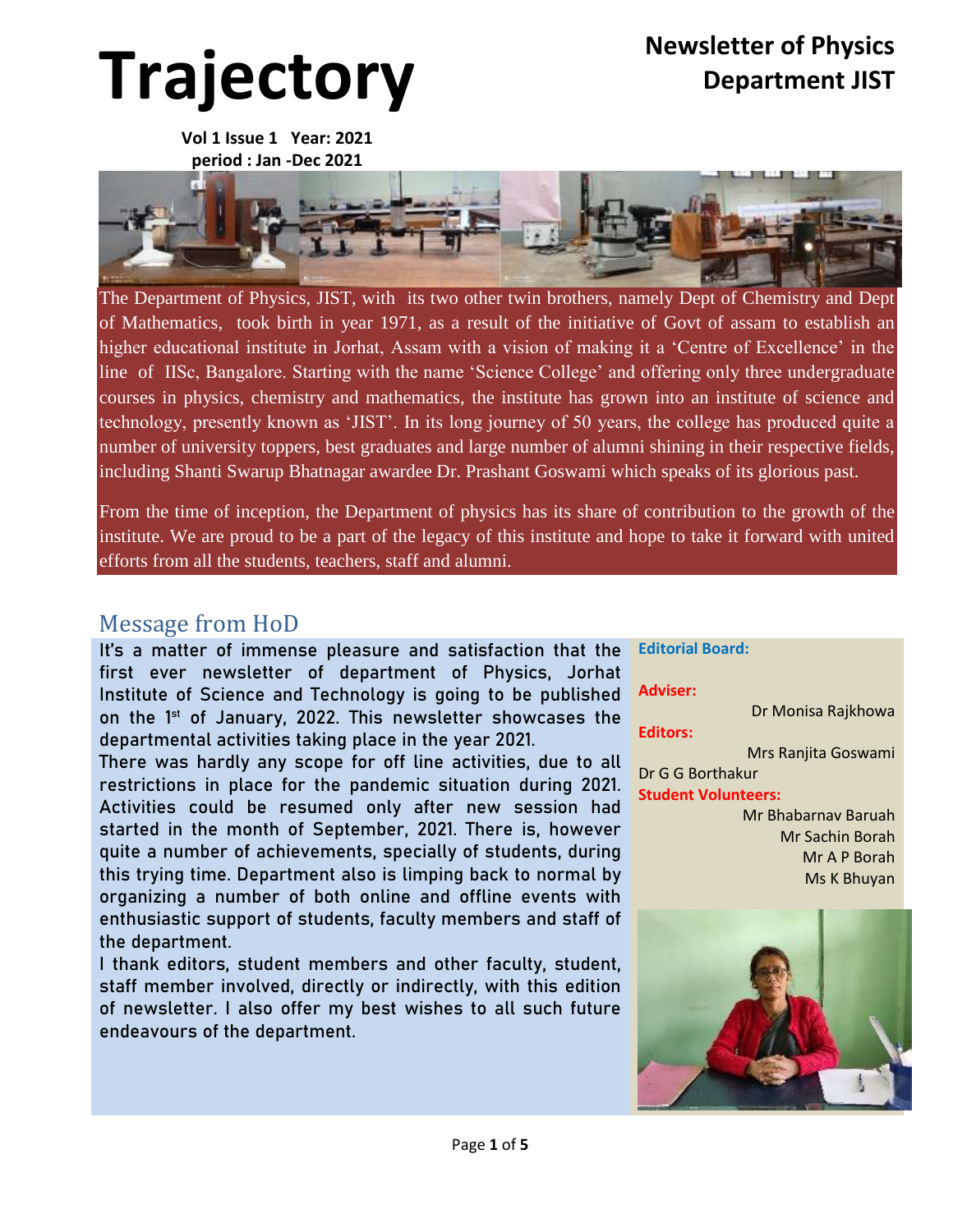

### Activities and Achievements of the Students

◆ Nistha Kashyap, a student of B.Sc. 3rdsem, had her article published in "Amar Asom" newspaper. She further attended the webinar on "astronomy and rocket science".



\* Abhishek Phukon Borah, a student of B.Sc. 3rdsem, attended and secured 1st prize and 4th prize in physics poster and seminar Presentation respectively, organized by Sivasagar and Digboi College.He also won the best delegate award in 84<sup>th</sup> International Model United Nations among 122 participants all around the world.

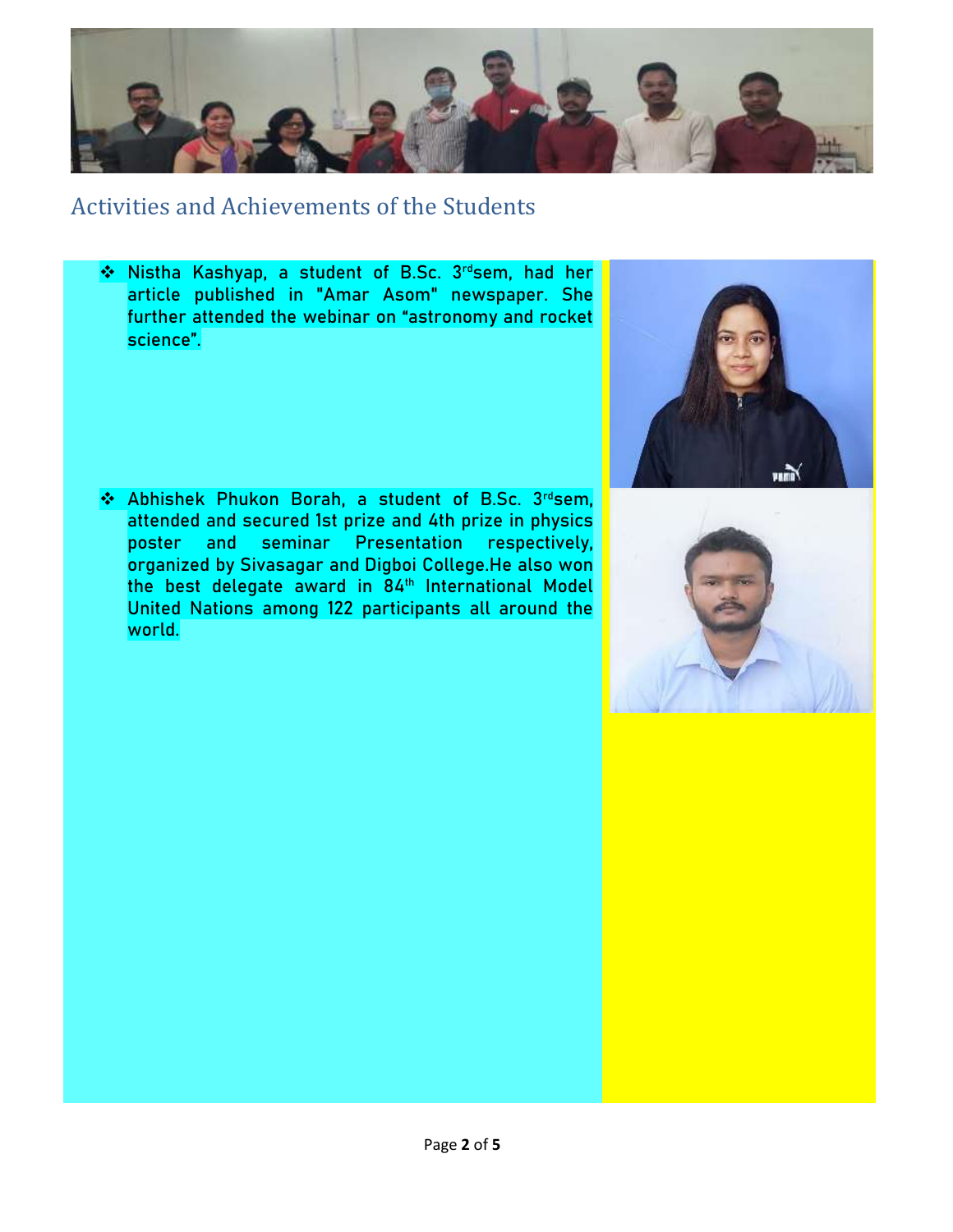# Activities and Achievements of the Department

- A farewell meeting was held on 31/03/2021 to bid adieu Dr. Bikash Kumar Borah, former HOD of department of Physics.
- A departmental seminar committee, a physics forum, and a committee for publication of newsletter, were constituted in the meeting held on 27/09/21. The meeting was chaired by HOD, Physics Dr. M. Rajkhowa in presence of all the faculty members of Physics Department, JIST.
- An online Orientation program for B.Sc. first semester was held on 01/10/2021 from 9 am onwards, in which the freshers and the teachers of the department shared their views and expectations
	- An Orientation program for M.Sc. first semester was held in online mode on 01/11/2021 in which the freshers and the teachers of the department shared their views and expectations
- A Lecture on 'A Brief introduction to Experimental High Energy Physics' was delivered by Prachurjya Pran Hazarika, an alumnus of the department, currently a research scholar, IISER Pune. The lecture was held in online mode. The students of the department actively participated in the seminar.



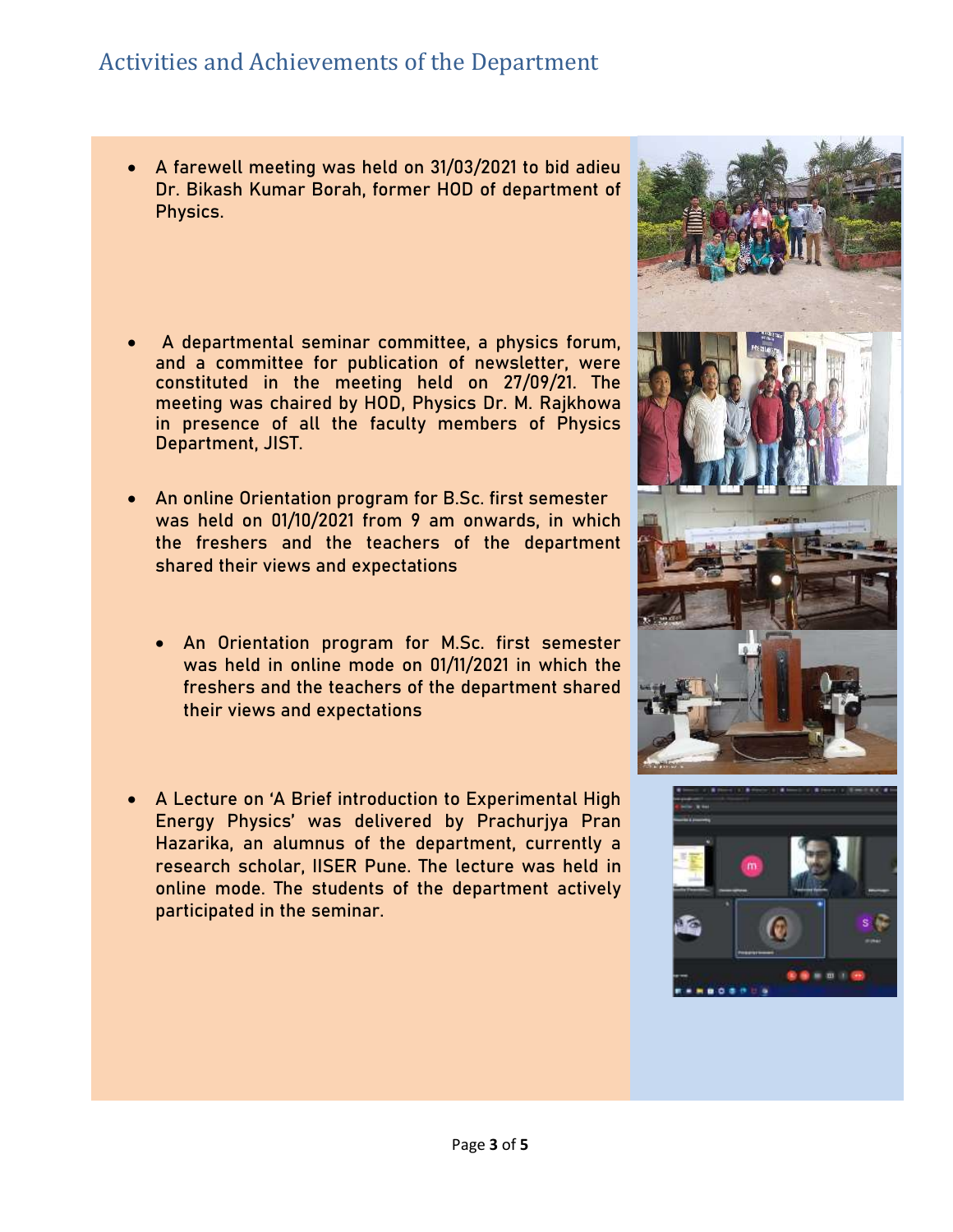All the Teachers prepared and submitted lesson plan for B. Sc. & M. Sc. Classes asper the instruction of the Principal to the HOD, dept. of Physics, in accordance with the University syllabus. Faculty members taking B. Tech courses have prepared and submitted CO and PO ofthecourse along with lesson plan.

- Laboratory classes of B.Sc.4th semesters (Core) and M.Sc. 2<sup>nd</sup> semester students were completed before Puja vacation. Students have prepared a reporf of laboratory work done and submit to the respective teachers. IA marks of laboratory courses have been awarded on the basis of the report submitted by the student (LNB) and Viva.
- The idea of organizing departmental seminars has been introduced for the first time. All students have registered for their presentations (though a google form) and submitted the respective presentations for evaluation by teachers through email. After this step actual seminars were presented in offline mode. As of today (31<sup>st</sup> December, 2021), all students of BSc 5<sup>th</sup> semester and MSc 3<sup>rd</sup> semester have completed their presentations successfully.





 An Open quiz programme was conducted among students of the college in the theme entitled "Science